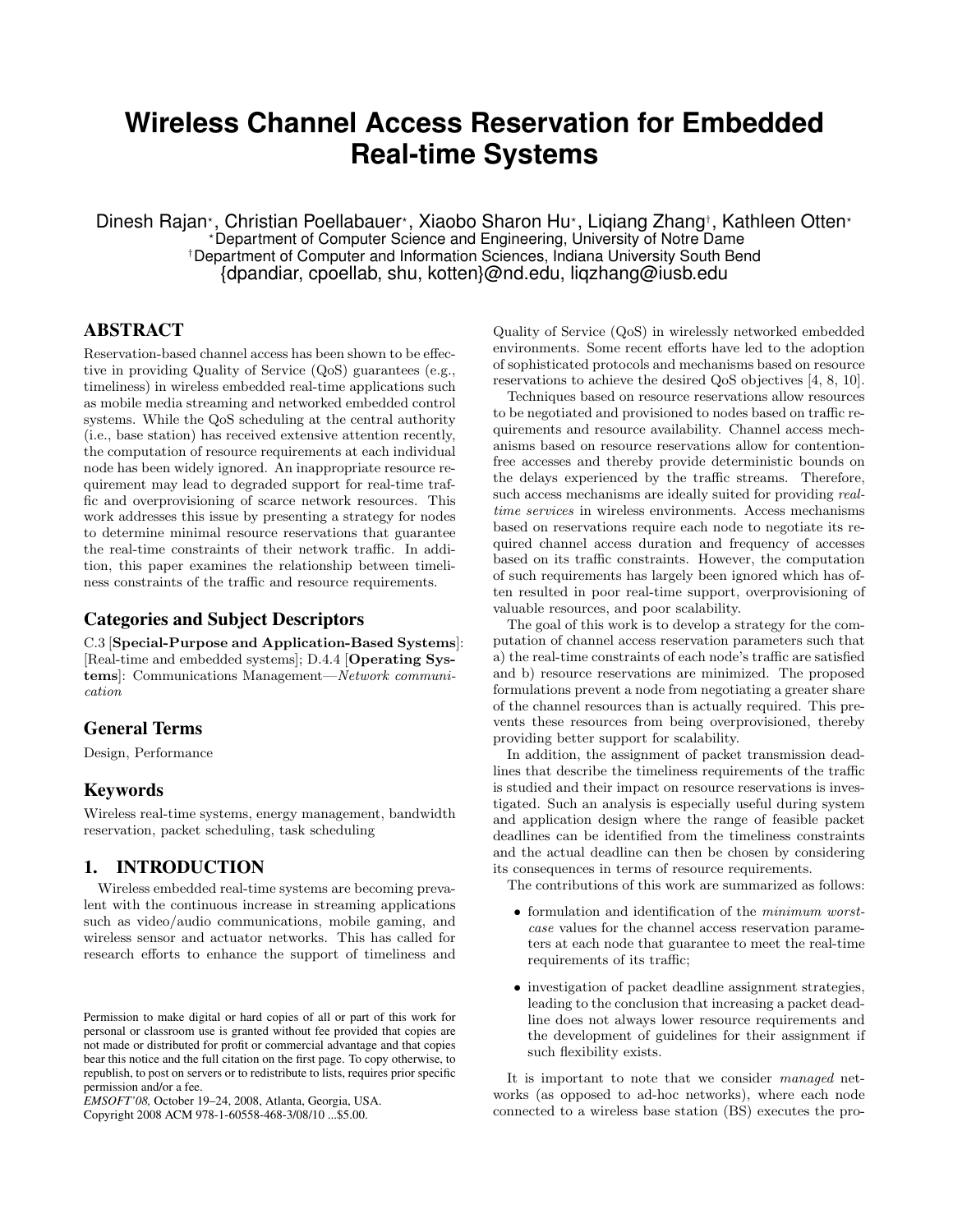

Figure 1: Description of channel access reservation parameters.

posed computation of required channel access parameters. Such an approach not only achieves more efficient utilization of channel resources but also reduces the overheads of the BS. Moreover, our work can also complement existing mechanisms at the BS [13]. To the best of our knowledge, this is the first such work to address the computation of reservation parameters at individual nodes (as opposed to the BS) in wireless real-time environments.

## 2. PRELIMINARIES

This section describes the channel access reservation mechanism, the periodic traffic model under consideration, the problems to be solved, and related work.

#### 2.1 Reservation-based channel access

We briefly discuss reservation-based channel access since it forms the basis for the problem we intend to solve. Such a mechanism uses resource reservations to ensure contentionfree accesses. This is achieved through a central authority at the BS that provisions and regulates the channel accesses by the individual nodes. Here, the BS takes control of the channel and starts polling each of the nodes in a pre-determined order (e.g., round-robin). On reception of a polling frame, a node gains access to the channel. The IEEE 802.11e standard [10] is an example which adopts the reservation-based channel access approach to enhance the QoS support for real-time applications in wireless environments.

Borrowing the terminology from the IEEE 802.11e standard [10], in a reservation-based channel access mechanism, each node is provided a Service Period (SP), during which the node has exclusive access to the wireless medium. Polling frames issued by the BS specify the start time and maximum duration of the SP allotted to a node. At the end of an SP for one node, the BS begins polling the next node in its schedule. The period of recurrence of the SPs is referred to as the Service Interval (SI). The SP and SI parameters at each node must be negotiated with the BS based on the requirements of the node's expected real-time traffic. A scheduler at the BS is then responsible for deriving a schedule and provisioning the negotiated SP and SI to the respective nodes (shown in Figure 1). It is important to note that our work does not make any assumptions on the scheduling mechanism at the BS.

#### 2.2 Traffic model

We consider a set of wireless nodes,  $\{N_1, \cdots, N_r, \cdots, N_m\},\$ each executing real-time applications and connected to each other via a BS. Each node executes a set of periodic tasks  $\tau = {\tau_1, \dots, \tau_i, \dots, \tau_n}$  that generate real-time traffic. Each task  $\tau_i$  has a period,  $p_i$ , and relative deadline,  $d_i$ , with  $d_i \leq p_i$ . These tasks are invoked periodically and the  $k^{th}$ invocation of task  $\tau_i$  is referred to as job  $J_i^k$ . Examples of applications with such a periodic traffic model include streaming media application, sensor and actuator networks, embedded control systems, and other applications that periodically share sensor and control information.

Each  $J_i^k$  is assumed to generate a packet  $P_i^k$  that is part of a real-time stream generated by  $\tau_i$ . A packet  $P_i^k$  is assumed to have a worst-case transmission time  $T_i$ . Note that  $T_i$  can be derived from the worst-case packet size, the channel conditions, and the supported transmission rates. For example, the latencies incurred during re-transmissions, which are required to successfully transmit data under the given error rates, can be included in  $T_i$  to account for error-prone channels. These latencies can be computed using the maximum number of re-transmission attempts [11]. In this work, we do not assume packets to be fragmented after their generation or packet transmissions to be preempted.

Each  $P_i^k$  is associated with a release time  $R_i^k$  and packet deadline  $D_i^k$ .  $R_i^k$  is the time when  $P_i^k$  is generated, placed into a packet queue, and ready for transmission.  $D_i^k$  denotes the time by which  $P_i^k$  must be transmitted from the corresponding node and it must satisfy the relationship  $D_i^k$   $\geq$  $(R_i^k + T_i)$ . Note that  $R_i^k$  and  $D_i^k$  are defined relative to the release time of the corresponding job. It is assumed that  $J_i^k$  can complete execution any time within its period and thus  $R_i^k$  can be anywhere in the duration between the start and end of the  $k^{th}$  period of task  $\tau_i$ , i.e., in the interval  $(k-1^*p_i, k^*p_i)$ . The packet deadline  $D_i^k$  is always assumed to be greater than or equal to the corresponding job deadline. Note that our work makes no assumptions on the task scheduling model. The tasks (and packets) can be released and executed based on any desired scheduling algorithm.

Finally, we make the simplifying assumption that  $SI_r$ is always chosen to be less than the periods of all trafficgenerating tasks at node  $N_r$ . Such an assumption is reasonable as otherwise the probability that  $SP<sub>r</sub>$  must be overprovisioned to meet packet deadlines becomes much larger.

### 2.3 Problem statement

From our earlier discussions, it is known that each node  $N_r$ is responsible for negotiating its required  $SP<sub>r</sub>$  and  $SI<sub>r</sub>$  values with the BS. The problem of concern is to compute  $SP<sub>r</sub>$ and  $SI_r$  at node  $N_r$  such that the real-time requirements of the traffic generated by  $N_r$  are satisfied and the resource allocations are minimized. In this work, the term bandwidth  $(BW_r)$  is used to describe the requirements on the  $SP_r$  and  $SI_r$  parameters of node  $N_r$ . Formally this is given as

$$
BW = \sum_{r=1}^{n} BW_r = \sum_{r=1}^{n} \frac{SP_r}{SI_r}
$$
 (1)

That is, the overall provisioned bandwidth (BW) is computed as the total of the bandwidth reservations  $(BW_r)$  required by each node  $N_r$ , where each reservation is expressed by a  $(SP_r, SI_r)$  pair. Thus in order to minimize BW, each node has to carefully determine and negotiate its  $(SP_r, SI_r)$ in accordance with its traffic requirements. This challenge is formally defined in Problem 1.

Problem 1. Given a set of packet-generating tasks at node  $N_r$ , determine an optimal  $(SP_r, SI_r)$  that satisfies the real-time constraints of  $N'_r s$  traffic while minimizing  $BW_r$ .

Additionally, we study the formulation of guidelines for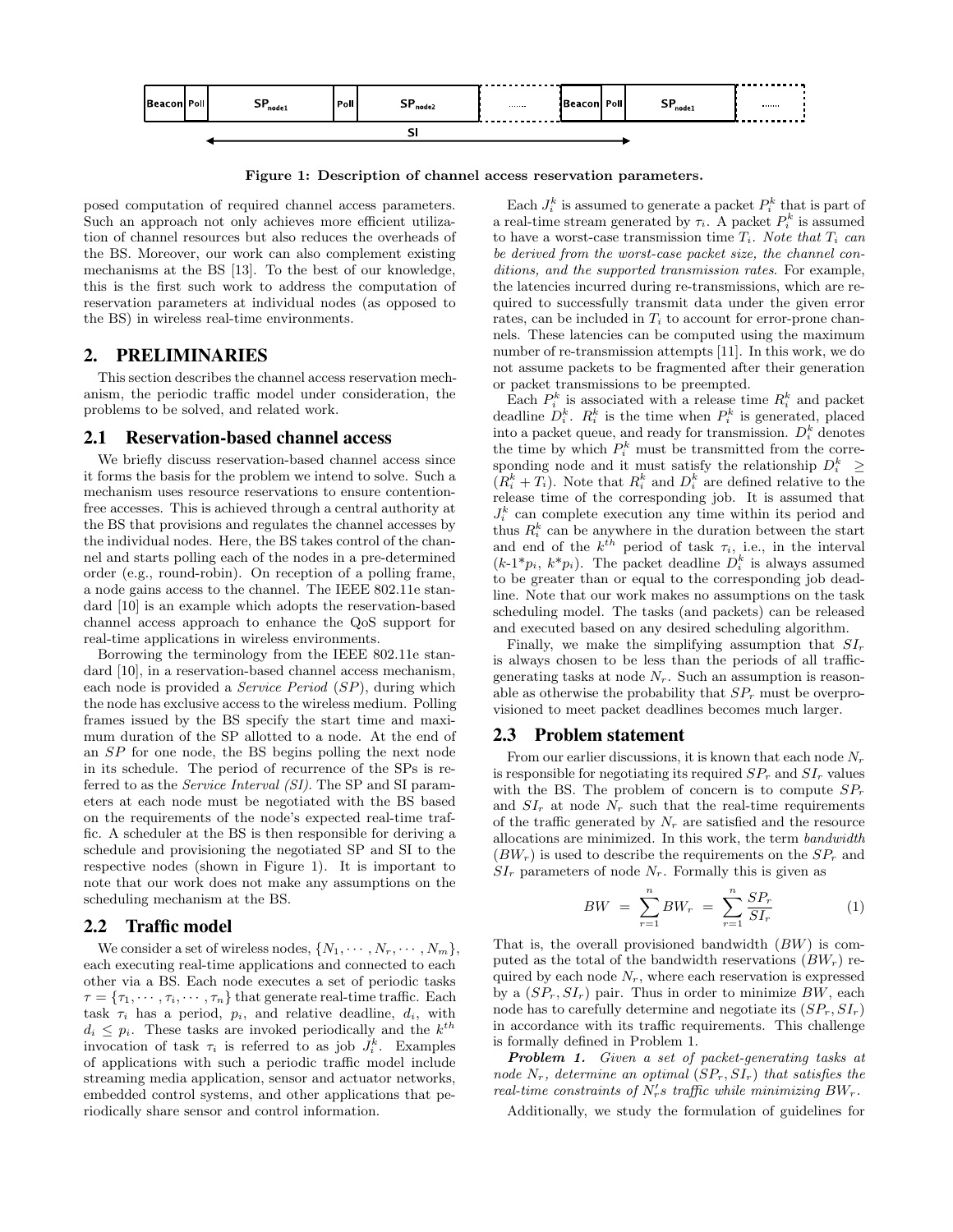the assignment of packet deadlines. The task of identifying packet deadlines has often proved challenging due to the lack of any directives illustrating the benefits and consequences of choosing a deadline. Typically they are assigned based on the timeliness constraints of end-to-end communications. This work investigates the trade-offs in the selection of packet deadlines with respect to resource requirements and proposes guidelines for their assignment.

Problem 2. Given a range of feasible deadlines for a packet  $P_i^k$ , identify a deadline  $D_i^k$  that minimizes  $BW_r$ .

## 2.4 Related work

Scheduling and schedulability analysis have been extensively studied in previous work, particularly for processing resources [7]. In networking environments, reservation-based mechanisms are becoming highly prominent in supporting delay and QoS-sensitive traffic. In this section, we discuss existing protocol standards and research efforts related to resource and channel access reservations.

#### *2.4.1 IEEE 802.11e standard and HCCA mechanism*

A well-known and recent wireless standard that offers channel access reservations is the IEEE 802.11e protocol [10]. The network model in our work utilizes the terminology and concepts of this protocol standard. For example, the definition of SP and SI is based on the channel access reservation parameters specified in this standard.

The IEEE 802.11e standard proposes a Hybrid Coordination Function (HCF) that provides both contention and contention-free channel accesses through two modes: the Enhanced Distributed Channel Access (EDCA) and the HCF Controlled Channel Access (HCCA) [12, 10]. The HCCA mode specifies a central control authority for the Hybrid Coordinator (HC), which typically exists at the BS, to regulate channel accesses by the different nodes and achieve contention-free accesses.

The HCCA mode utilizes the concept of traffic streams (TS) to differentiate between flows with different QoS requirements. Each TS of a node is provided with an individual transmission opportunity (TXOP). The frequency and length of the TXOPs are negotiated based on the QoS requirements of the individual streams. Also, the TXOPs provided for the streams at a node can be grouped together to form a continuous interval which corresponds to SP in our work. Similarly, the period of recurrence of these continuous intervals, which are also available for negotiation in IEEE 802.11e environments, corresponds to  $SI$ . It is important to note here that our work is also applicable to other similar reservation-based access mechanisms. This is because our work formulates the computation of the channel access durations and the access frequency of each node; parameters that are required for any bandwidth reservation approach.

#### *2.4.2 Channel access and resource reservations*

There have been several recent research efforts in providing resource reservation schemes for wireless environments. The work in [4, 8] present reservation-based channel access protocols for mobile and ad-hoc networks respectively. These efforts assume either cooperation among the communicating nodes [8] or an underlying cellular-IP architecture [4]. The work in [1] addresses the challenging problem of designing a polling-based QoS scheduler to achieve fairness

among real-time flows and to maximize the overall system throughput simultaneously.

Several mechanisms have been proposed for TXOP allocation in the HCCA mode of IEEE 802.11e. Adaptive and effective QoS scheduling at the HC were employed in [5, 9, 13]. Feedback on the packet queue length [3] and its estimation based on traffic characteristics [2] were proposed to enhance the allocation mechanisms. In [6, 14], cross-layer optimizations across the MAC and application layers of the OSI stack were exploited to provide better QoS support for multimedia streams.

These related efforts focus on QoS scheduling at the network side (i.e., the base station). In comparison, our work proposes the computation of reservation parameters at the end systems or nodes and is thus independent of the mechanisms at the BS. This is a novel contribution since standards such as the IEEE 802.11e leave the implementation of the QoS scheduler at the BS to its manufacturers and users. Also, since the BS is a bottleneck resource in a wireless system, the computation of resource reservations at the end nodes can significantly lower overheads at the BS. Finally, an end-node based approach makes sense since each node knows the characteristics and parameters of its generated traffic and can therefore compute its resource requirements more efficiently than the BS (and it only needs to communicate its desired SP and SI values instead of detailed information describing its entire taskset).

### 3. A SINGLE REAL-TIME STREAM

This section discusses the formulation of  $(SP_r, SI_r)$  that minimizes the bandwidth requirements while satisfying the real-time requirements of the traffic generated by  $N_r$ . We first analyze the required  $(SP_r, SI_r)$  considering a single traffic-generating task. The conclusions from this analysis form the basis for determining these parameters in scenarios with multiple traffic-generating tasks. The analysis here leads to simple formulae for the worst-case  $SP<sub>r</sub>$  required to satisfy the packet deadlines with a given  $SI_r$ . Finally, the optimal  $SI_r$  that requires the minimal  $SP_r$  is derived.

Since  $SP_r$  must be chosen such that no deadline violations occur under any circumstances, we first determine the worstcase scenarios that require the maximum value for  $SP<sub>r</sub>$  in order to satisfy the given packet deadline. Consider task  $\tau_i$ . Given that  $SI_r \leq p_i$  (refer to end of Section 2.2), there is at most one packet to be transmitted in  $SI_r$ . We let this packet be  $P_i$  with release time  $R_i$  and deadline  $D_i$  (note that these simplified notations are used instead of  $P_i^k$ ,  $R_i^k$ and  $D_i^k$  for the remainder of our analysis). Thus the interval  $(R_i, D_i)$  represents the time duration in which the released packet  $P_i$  is available for transmission before its deadline. We define this interval  $(R_i, D_i)$  as the **active window** of a packet. Figure 2(a) shows the active window for packet  $P_i$ released at the end of job  $J_i$  execution. Without loss of generality, we assume that  $SP<sub>r</sub>$  always occurs at the beginning of  $SI_r$  (the assumption is valid since SI can be defined to be measured between the start of consecutive SPs and the SP always occurs at the same relative position in an SI). Intuitively, if  $SI_r$  starts right after  $P_i$  is released,  $SP_r$  can be simply set to  $T_i$ . However, if  $SI_r$  starts before  $P_i$  is released, some portion of  $SP_r$  would be wasted, i.e.,  $SP > T_i$ . We refer to the portion of  $SP_r$  that is greater than  $T_i$  as the over-provisioning amount. The following lemma helps to determine the bound on such over-provisioning amount.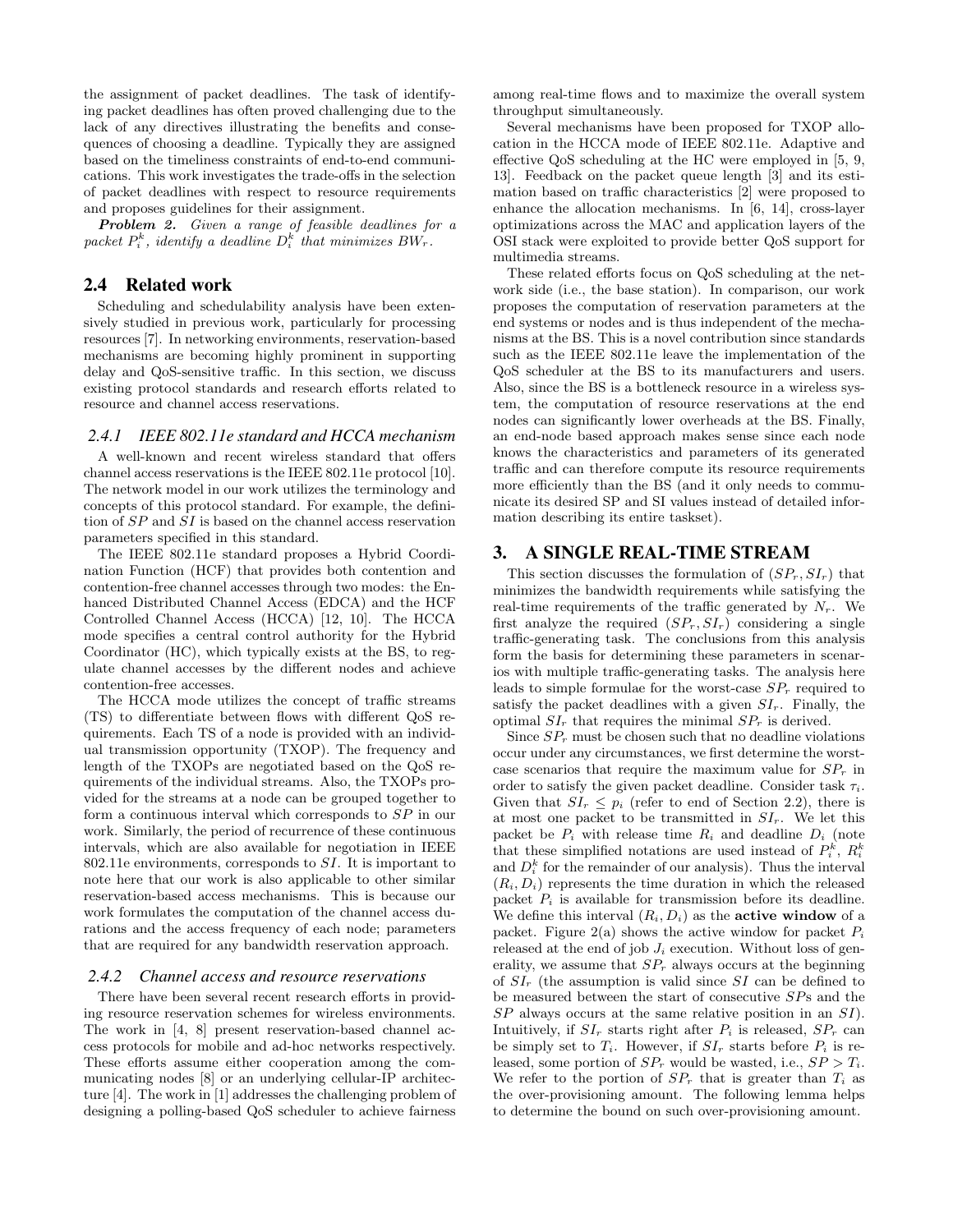

Figure 2: (a) Packet  $P_i$  generated by job  $J_i$  at  $R_i$ with deadline  $D_i$  and (b) Illustration of the overprovisioning amount b that is required in  $SP_r$ .

LEMMA 1. Given a task  $\tau_i$  and a service interval  $SI_r$ , the over-provisioning amount, denoted by b, (i.e., the amount required in addition to  $T_i$  to be provisioned for  $SP_r$  in order to transmit  $P_i$  by  $D_i$ ) is bounded by  $B$  where

$$
B = \begin{cases} SI_r - (D_i - R_i) + T_i & \text{if } SI_r > (D_i - R_i) - T_i \\ 0 & \text{otherwise} \end{cases}
$$

Proof: To prove the lemma, we observe the following facts: (i) at most one packet needs to be transmitted in  $SI<sub>r</sub>$  in order to satisfy the deadline since  $SI_r < p_i$ ; (ii) an overprovision for  $SP<sub>r</sub>$  is only needed if a packet is released after the start of  $SP<sub>r</sub>$  as otherwise the packet can be transmitted immediately upon release and no over-provision is required. We consider the two cases identified in the lemma separately. **Case 1.**  $SI_r > (D_i - R_i) - T_i$ : We prove this case by contradiction, i.e., assuming  $b > B$ . Assume packet  $P_i$  is released in  $SI_r$ . Let  $x_m$  and  $x_{m+1}$  denote the start and end time of  $SI_r$ , respectively. That is,  $x_m < R_i < x_{m+1}$ . Figure 2(b) illustrates the over-provisioning amount  $b$  required when a packet is released such that  $x_m < R_i < x_{m+1}$ . (Note that if  $R_i \leq x_m$ , no over-provision is needed, and if  $R_i \geq x_{m+1}$ ,  $P_i$ will not be transmitted in  $SI_r$ .) Given that  $SP_r$  occurs at the beginning of  $SI_r$  and  $B > 0$ , we have

$$
b = R_i - x_m > B = SI_r - (D_i - R_i) + T_i.
$$
 (2)

By regrouping the terms in (2) and noting that  $SI_r = x_{m+1}$  $x_m$ , we obtain  $D_i - x_{m+1} > T_i$ . It follows that packet  $P_i$ can be postponed for transmission at or after  $x_{m+1}$  without violating its deadline. Based on fact (i),  $P_i$  is the only packet released in  $SI_r$ , and thus no provision is needed in  $SI_r$ . That is,  $b = 0$ , which contradicts the hypothesis of  $b > B$ .

**Case 2.**  $SI_r \leq (D_i - R_i) - T_i$ : By regrouping the given case condition and substituting  $x_{m+1} - x_m$  for  $SI_r$ , we have

$$
R_i - x_m \le D_i - x_{m+1} - T_i.
$$

If  $D_i - x_{m+1} > T_i$ , then packet  $P_i$  can be postponed for transmission at or after  $x_{m+1}$  without violating its deadline, and no provision is needed in  $SI_r$ . If  $D_i - x_{m+1} \leq T_i$ , then  $R_i - x_m \leq 0$ . According to fact (ii), no over-provision is needed, i.e.,  $b = 0$ .  $\Box$ 

Based on Lemma 1, we can readily derive the minimum  $SP<sub>r</sub>$  required for a node  $N<sub>r</sub>$  in the worst case. Since the length of the active window  $(R_i, D_i)$  impacts the overprovisioning amount and hence the  $SP<sub>r</sub>$  value, we will consider two possible cases: (i)  $(D_i - R_i) \geq 2 * T_i$ , and (ii)

 $(D_i - R_i) < 2 \cdot T_i$ . We describe our findings in the following theorem.

THEOREM 1. Given task  $\tau_i$ , if  $D_i \geq R_i + 2T_i$ , the  $SP_r$ required to be provisioned for  $N_r$  in order to guarantee the transmission of  $P_i$  before its deadline  $D_i$  is determined as

$$
SP_r = \begin{cases} SI_r - (D_i - R_i) + 2T_i & \text{if } SI_r > (D_i - R_i) - T_i \\ T_i & \text{otherwise} \end{cases}
$$
(3)

On the other hand, if  $D_i < R_i + 2T_i$ , transmission of  $P_i$  by its deadline cannot be guaranteed irrespective of the duration of  $SP_r$  for a given  $SI_r$ .

Proof: Based on the definition of the over-provision amount, b, as given in Lemma 1, we have  $SP_r = b + T_i$ . Therefore, from Lemma 1, we immediately obtain (3).

However, (3) only gives a meaningful value when  $D_i \geq$  $R_i + 2T_i$ . For  $D_i < R_i + 2T_i$ , if  $SI_r > D_i - R_i - T_i$ , we have  $SP_r > SI_r$  which cannot be satisfied. If  $SI_r \leq D_i - R_i - T_i$ , then  $SI_r < T_i$ , which makes it impossible to transmit  $P_i$ within  $SI_r$ . Therefore, if  $D_i < R_i + 2T_i$ , no provision of  $SP_r$ exists that can successfully transmit  $P_i$ .  $\Box$ 

Theorem 1 suggests how  $SI_r$  and  $SP_r$  values can be selected to guarantee on-time delivery of real-time packets. As a direct consequence of Theorem 1, we obtain the required bandwidth reservation  $BW_r$  at node  $N_r$ , given a single traffic-generating task  $\tau_i$ , as

$$
BW_r \ge \begin{cases} 1 - \frac{(D_i - R_i) + 2T_i}{SI_r} & \text{if } SI_r > (D_i - R_i) - T_i \\ T_i / SI_r & \text{otherwise} \end{cases}
$$

From Theorem 1, we also see that any  $SI_r \leq D_i - R_i - T_i$ requires only the smallest provision for  $SP<sub>r</sub>$  that is equal to the packet transmission time  $T_i$ . This leads to the following conclusions for the optimal  $SI_r$  and the optimum bandwidth reservation  $BW_r^*$ , which are expressed as

$$
SI_r^* = D_i - R_i - T_i, \qquad (4)
$$

$$
BW_r^* = \frac{T_i}{D_i - R_i - T_i}.\tag{5}
$$

Theorem 1 also leads to two other consequences. First, since packet preemption (or splitting) is not allowed, the active window of a packet must be at least twice the worst-case packet transmission time in order to guarantee feasibility. This is to accommodate the worst-case misalignment between  $SP_r$  and the active window  $(R_i, D_i)$ . Second, it validates the intuitive conclusion that the larger the  $D_i$ , the lower the bandwidth requirement.

Figure 3 uses an example to demonstrate the conclusions from this section. It shows the bandwidth requirement  $BW_r$ over different  $SI_r$  for a task that releases a packet with the worst-case transmission time of 2 time units at the end of its worst-case execution time of 5 (i.e., packet release time is 5). The solid and dotted lines represent the cases when the packet deadline is 35 and 65, respectively. The  $R_i$  and  $D_i$  values of these packets are relative to the corresponding job release times.  $BW_r$  decreases with increasing  $SI_r$  and reaches its minimum at  $ST_r^* = 28$  and 58, respectively for the two cases. Further increase in  $SI_r$  results in a corresponding increase in  $SP<sub>r</sub>$  as given by Equation 3, which causes  $BW<sub>r</sub>$ to grow. Also with larger packet deadlines, the optimal  $SI_r^*$ is larger and the corresponding  $SP_r$  for  $SI_r > SI_r^*$  is smaller thereby leading to lower bandwidth requirements.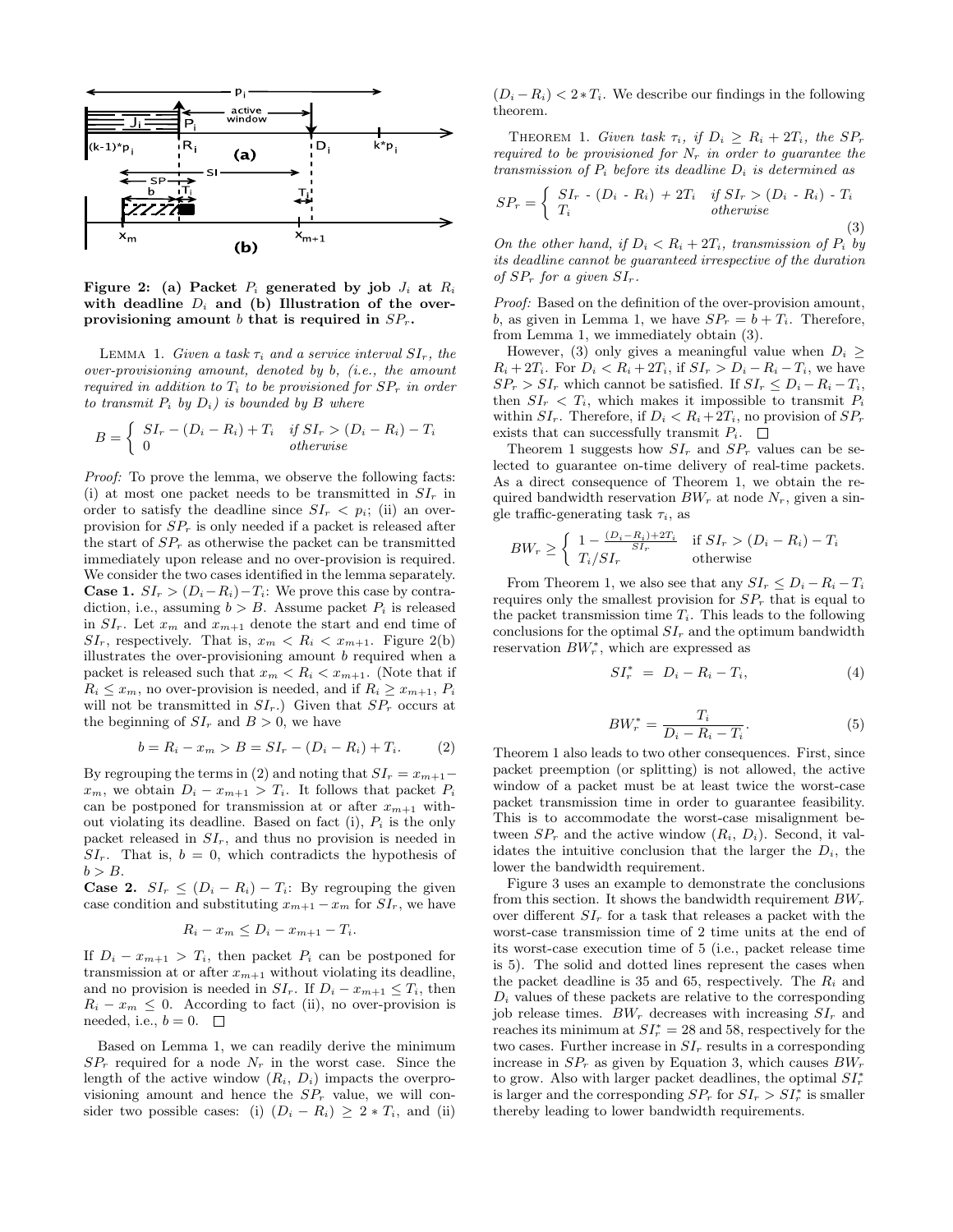

Figure 3: Bandwidth requirements for different  $SI_r$ and effects of larger packet deadlines.

Bandwidth Negotiation. From the above conclusions, we propose that a node  $N_r$  executing a single traffic-generating task always request an  $SI_r$  less than or equal to  $(D_i-R_i)-T_i$ and an  $SP_r$  equal to  $T_i$ . The actual  $SI_r$  determined by the BS (based on the requests of all nodes connected to a BS) may differ from the requested  $SI_r$ , requiring  $N_r$  to recompute and renegotiate  $SP<sub>r</sub>$  based on Theorem 1.

#### 4. MULTIPLE REAL-TIME STREAMS

Most real-time systems must deal with multiple trafficgenerating tasks. This section discusses how the earlier analysis can be extended to multiple traffic-generating tasks at node  $N_r$ . We consider a set of periodic tasks  $\tau = {\tau_1, \cdots, \tau_n}$ that generate a set of packets  $\mathcal{P} = \{P_1, \dots, P_n\}$  in each of their periodic invocations. We first identify the  $SI_r$  value that would require the minimal  $SP<sub>r</sub>$  at a node with multiple traffic-generating tasks. Then we analyze the case when the  $SI_r$  provisioned by the BS is greater than the requested value.

### **4.1 Identification of**  $SL_r$  **that minimizes**  $SP_r$

The discussion in Section 3 showed that for a single trafficgenerating task,  $SP_r$  is minimum, i.e.,  $SP_r = T_i$ , when  $SI_r \leq D_i - R_i - T_i$ . Therefore, it is natural to first identify when  $SP<sub>r</sub>$  is minimized for multiple packet-generating tasks. This can be readily done by applying Theorem 1. The conclusion is given in the following theorem.

THEOREM 2. Given a set of packets  $P$  at node  $N_r$ , if  $SI_r \leq \min_{\tau_i \in \tau} \{ (D_i^k - R_i^k) - T_i \},\$  then the required  $SP_r$  is the minimum, i.e.,  $SP_r = \sum$  $P_i \in \mathcal{P}$  $T_i$ .

*Proof:* For any packet  $P_j$ , since  $D_j - R_j - T_j \ge \min_{P_i \in \mathcal{P}} \{ (D_i^k - P_j) \}$  $R_i^k$  $- T_i$ }  $\geq SI_r$ , by regrouping the terms and substituting  $x_{m+1} - x_m$  for  $SI_r$ , we obtain

$$
R_j - x_m \le D_j - x_{m+1} - T_j.
$$

Similar to the arguments used in proving Case 2 in Lemma 1, we have  $R_j \leq x_m$  as long as the corresponding packet is to be transmitted in  $SI_r$ . In the worst case, each packet is released at or before the start of  $SP_r$ . Therefore, to transmit all packets, the minimum  $SP_r$  required is  $\sum$  $T_i$ .

 $\tau_i \in \tau$ 

Using Equation 4, the optimal  $SI_r$  for node  $N_r$  with multiple packet-generating tasks that requires minimal  $SP<sub>r</sub>$  is

$$
SI_r^* = \min(SI_{r,i}^*) \ \forall \ P_i \in \mathcal{P}.\tag{6}
$$

Thus based on Theorem 2, we propose that  $N_r$  always request  $SI_r^*$  from the BS in order to achieve minimal bandwidth allocation in the network. However, such  $SI$  request may not always be satisfied. The next subsection considers this scenario.

# **4.2** Computation of  $SP_r$  when  $SI_r > SI_r^*$

As described earlier, it may not be possible to always provision  $SI_r^*$  to every node if the BS experiences heavy traffic load. So we consider and analyze the case when the provisioned  $SI_r$  is greater than  $SI^*_r$ . In such a case, the  $SP_r$  for certain (or all) packets are required to be greater than the packet transmission time. We now define and examine the worst-case scenario that requires the largest  $SP<sub>r</sub>$ .

The worst-case scenario identifies the worst-case phase shifts between the release times of the generated packets and the start of the  $SI_r$ . This is important because the phase-shifts between packet releases and the start of  $SI_r$ , as we have shown in the single packet-generating task case, are entirely responsible for the overprovisioning amount required to account for those packets released after the start of an  $SI_r$ . The following lemma identifies and constructs the worst-case phase shifts between packet releases to compute the required  $SP_r$ .

LEMMA 2. Given  $SI_r > SI_r^*$ , let  $x_m$  be the starting time of the  $m^{th}$  invocation of  $SP_r$ . The worst case that leads to the maximum required  $SP_r$  in  $[x_m, x_{m+1}]$  occurs when the release time of every packet  $P_i \in \mathcal{P}$  causes its deadline to satisfy  $D_i = x_{m+1} + T_i - \Delta$ , where  $\Delta \geq 0$  is the smallest time granularity supported.

Proof: We first construct the worst case as specified in the lemma and show that any deviation from the case only results in an  $SP<sub>r</sub>$  that is smaller than or equal to that of the worst case.

We make use of the assumption that  $SI_r \leq min\{p_i\}$  (see the end of Section 2) and the fact that one packet is generated during each task period of every packet-generating task. Then it directly follows that at most one packet from each task needs to be transmitted during  $[x_m, x_{m+1}]$ . To construct the worst case, we assume that each task has exactly one packet to be transmitted in  $[x_m, x_{m+1}]$ .

The set of  $n$  packets in  $P$  is classified into two sub-sets: the set of packets that satisfy  $D_i - R_i - T_i < S I_r$  which we denote as  $\mathcal{P}_s$ , and the rest as  $\mathcal{P}_g$ . Let  $j$   $(0 < j \leq n)$  denote the number of packets in  $\mathcal{P}_s$ . An example of the worst-case is illustrated in Figure 4, where the timeline is shown in the middle, packets in  $\mathcal{P}_s$  are shown above the timeline, and packets in  $\mathcal{P}_g$  are shown below the timeline.

Now we show that a violation of the condition stated in Lemma 2 will only result in an  $SP<sub>r</sub>$  that is smaller than or equal to that of the worst case. The condition can be violated by packets either in  $\mathcal{P}_s$  or  $\mathcal{P}_g$ :

• Case 1: consider a packet  $P_k$  in set  $\mathcal{P}_q$  that violates this condition. In this case, its active window  $(R_k, D_k)$ is shifted either to the left or to the right of  $x_{m+1}$ . If it is shifted to the left (i.e.,  $D_k - x_{m+1} < T_k - \Delta$ ), then  $P_k$  can be transmitted in the previous invocation of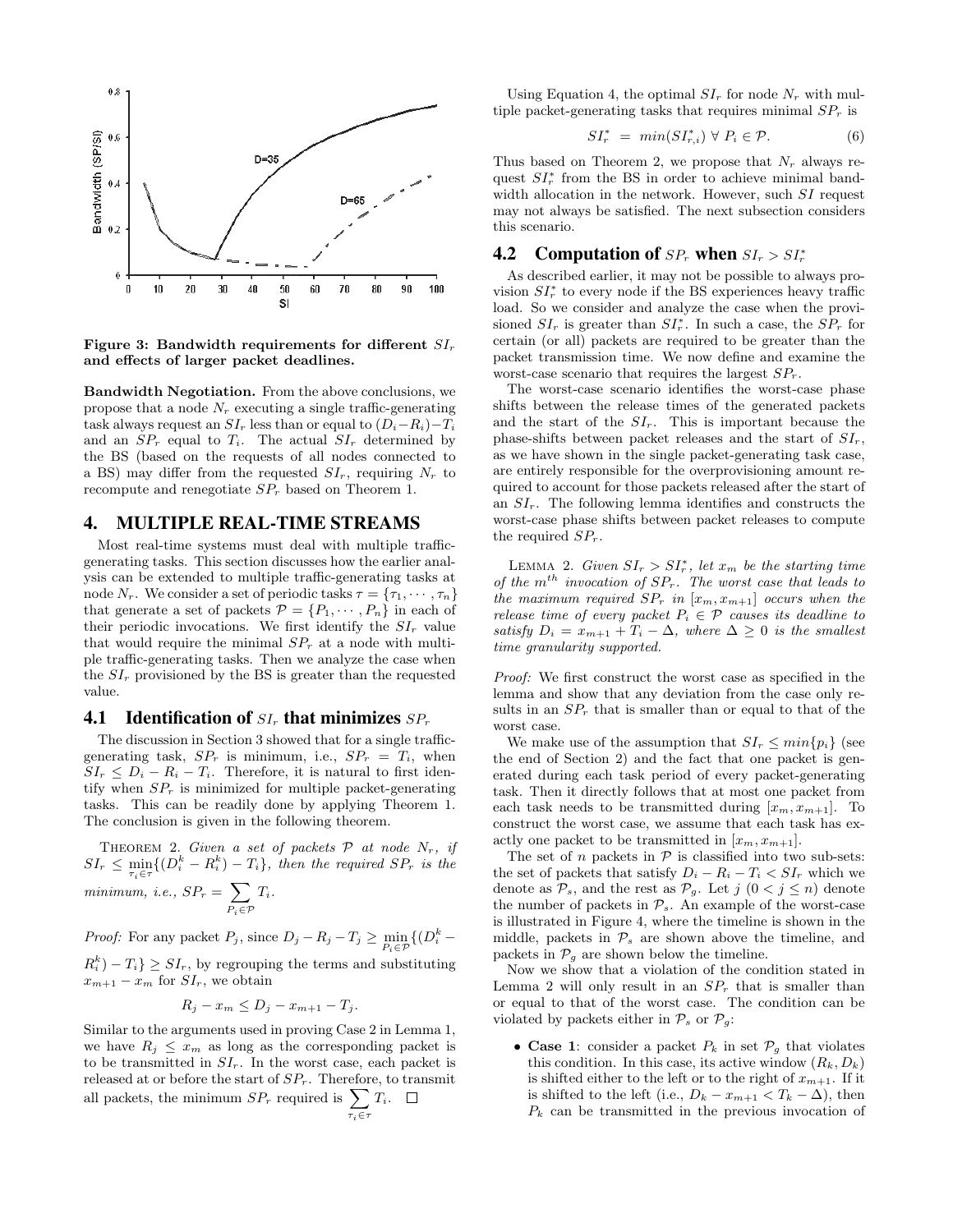

Figure 4: Illustration of an example of the worst case described in Lemma 2. The packets in  $P$  are classified into two sub-sets: the set of packets satisfying  $D_i - R_i - T_i < SI_r$  (denoted as  $P_s$ ), and the rest (denoted as  $\mathcal{P}_q$ ).

 $SP_r$ . On the other hand, if  $(R_k, D_k)$  is shifted to the right (i.e.,  $D_k - x_{m+1} > T_k - \Delta$ ), then transmission of  $P_k$  can be delayed to the next invocation of  $SP_r$ without violating  $D_k$ . Thus violation of the condition in this case only reduces the required  $SP<sub>r</sub>$ .

• Case 2: let packet  $P_l$  in  $\mathcal{P}_s$  violate the condition. Similar to the previous case, its active window is shifted either to the left or right of  $x_{m+1}$ . If it is shifted to the right, this can be analyzed similar to Case 1 and  $P_l$  can be transmitted in the next invocation of  $SP_r$ . As a result, the required  $SP<sub>r</sub>$  is lower in this case. The scenario when  $(R_l, D_l)$  is shifted to the left requires careful consideration. If the length of this shift is less than  $SI_r$ , then  $P_l$  is required to be transmitted in the current  $SP_r$ . However, any shift to the left will only reduce the required  $SP<sub>r</sub>$  since the overprovisioning amount B described in Lemma 1 is lowered in such a case.

Thus the violation of any of the two conditions only lowers the required  $SP_r$ . Hence it is proved that the worst-case  $SP_r$ corresponds to the above identified scenario.  $\Box$ 

The importance of Lemma 2 is that it defines precisely the worst-case phase shifts of the packet active windows. Given these phase shifts, the  $SP<sub>r</sub>$  amount needed to transmit all the packets can be computed. We now propose a mechanism to compute the required  $SP<sub>r</sub>$  for multiple packet-generating tasks using the identified worst-case scenario. The active windows of the packets generated by the given tasks are aligned with respect to an  $SI_r$  invocation in such a way that the condition in Lemma 2 is satisfied for all packets. To compute the  $SP<sub>r</sub>$  provision, the aligned windows of the packets need to be scanned to consider the "overlaps" (which lower the overprovisioning amount) and "gaps" (which increase the overprovisioning amount) between the release and transmission times of consecutively aligned packets (see Figure 4).

Algorithm 1 describes the details of a linear-time algorithm for calculating the minimal  $SP_r$  required at node  $N_r$ in the worst-case. The required  $SP<sub>r</sub>$  is computed by scanning across the active windows of the generated packets and determining the portion of  $SP<sub>r</sub>$  provision required in each

**Algorithm 1** Computing minimal  $SP<sub>r</sub>$  for the worst-case

- **Require:** (i) Set of  $n$  generated packets sorted in the increasing order of release-times. (ii) The  $SI_r$  (>  $SI^*_r$ ) provisioned by the BS, where  $\{x_m, x_{m+1}\}$  denote the start and end of an  $SI_r$  invocation.
- 1: worst-case construct()
- 2: compute  $SP<sub>r</sub>($ )
- 3: worst-case construct():
- 4: for packet  $i = 1$  to n
- 5: align *packet i* such that  $D_i x_{m+1} = T_i \Delta$
- 6: end for

7: compute  $SP_r()$ :

- 8:  $t_{start} = x_m$
- 9:  $t_{sp} = t_{start}$
- 10: for packet  $i = 1$  to n
- 11: if  $(t_{sp} \geq R_i)$
- 12:  $t_{sp} + = T_i$
- 13: else
- 14:  $t_{sp} = R_i + T_i$
- 15: end if
- 16: end for
- 17:  $SP_r = t_{sp} t_{start}$

window. In the algorithm,  $t_{sp}$ , initialized with the starting time of  $SI_r$ , is adjusted incrementally to mark the accumulated sum of the required  $SP<sub>r</sub>$  portion for each packet. During the scanning process, if the start of a packet's active window overlaps with the duration of the  $t_{sp}$  computed thus far, the value of the  $t_{sp}$  duration is increased by the transmission time of the packet (line 12 in Algorithm 1). Note that such a scenario occurs when a packet is released before the end of the currently computed  $t_{sp}$  window. In the absence of any overlaps, the duration of  $t_{sp}$  is extended until the release time of the considered packet and further increased by the time required for its transmission (line 14 in Algorithm 1). This ensures that the gap that exists between the end of the previous computed  $t_{sp}$  duration and the release time of the scanned packet is considered. The duration of  $t_{sp}$  at the end of the scan of all generated packets is then assigned as the  $SP<sub>r</sub>$  required to be provisioned to  $N<sub>r</sub>$ .

The correctness and time complexity of Algorithm 1 are given in the following theorem.

THEOREM 3. Given  $SI_r > min\{(D_i - R_i) - T_i, \forall P_i \in \mathcal{P}\}\,$ , Algorithm 1 finds the optimal  $SP_r$  required in the worst case in  $O(n)$  time where n is the total number of tasks in  $\tau$ .

Proof: Since Algorithm 1 scans each of the *n* generated packets exactly once, its computational complexity is  $O(n)$ .

We prove that Algorithm 1 always finds the optimal  $SP<sub>r</sub>$ required in the worst case by considering two situations:

• In the event that the transmission times of all generated packets overlap in the  $SI_r$  under consideration (i.e., line 14 is never executed in the algorithm), then

the calculated  $SP_r$  will be equal to  $\sum_{i=1}^{n} T_i$ . Since the required  $SP_r$  cannot be lower than this (from Theorem 2), Algorithm 1 gives the optimum  $SP<sub>r</sub>$  required.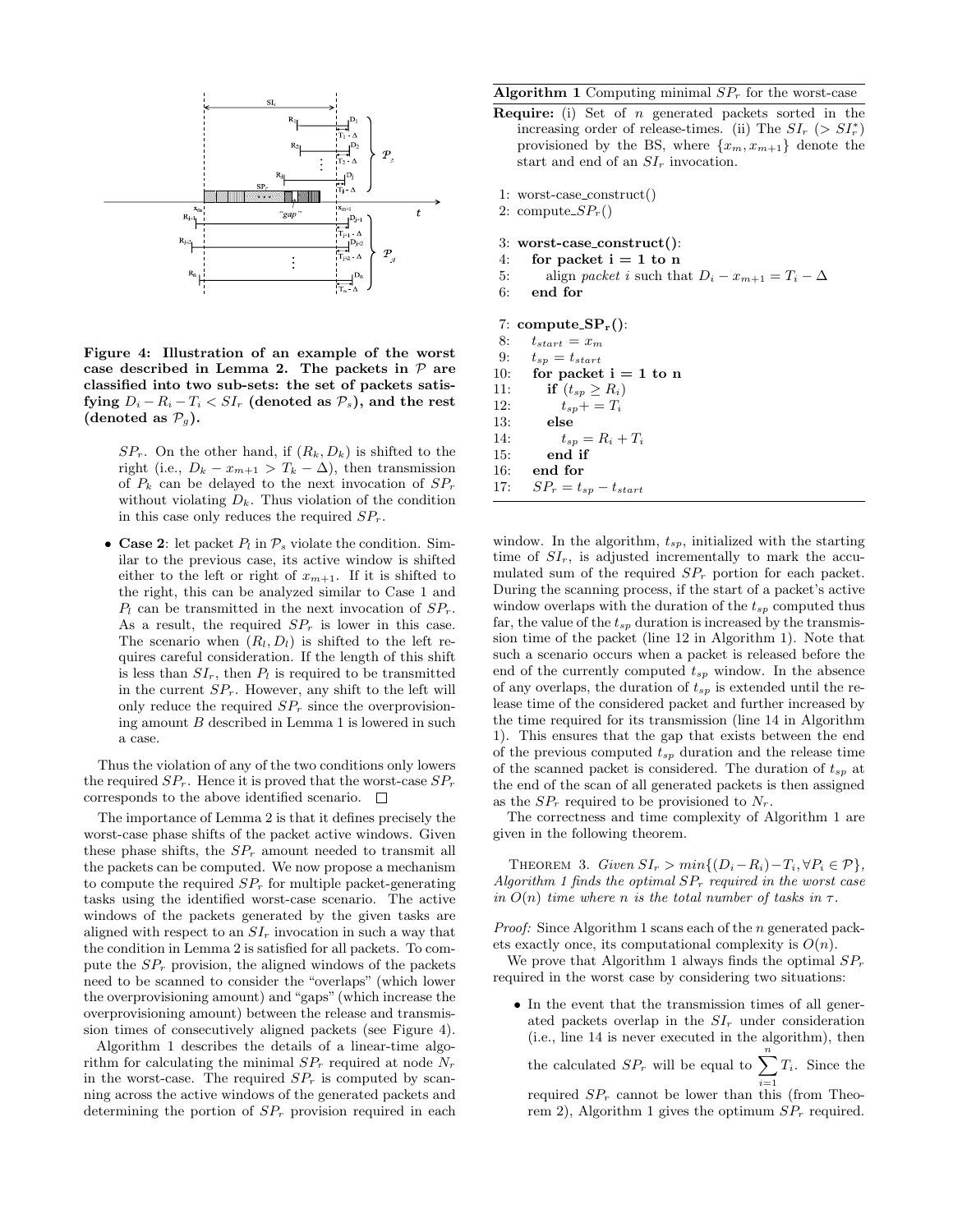• In the absence of any overlaps between the packet transmission times, the "gaps" that exist between them need to be considered in computing the required  $SP<sub>r</sub>$ . In this case, we show that it is impossible to avoid including these gaps in the required  $SP<sub>r</sub>$ . This is because: (i) it is evident that the packets whose release times  $R_i$  are later than the occurrence of this "gap" cannot be transmitted in the duration of this gap since they have not been released yet; (ii) the packets with release time  $R_i$  earlier than the occurrence of this "gap" also cannot be transmitted in this duration since this only shifts the "gap" to an earlier interval in time (i.e, to the time interval in which this packet is actually being transmitted). Thus in both cases, Algorithm 1 gives the optimal  $SP<sub>r</sub>$ .

Hence this theorem is proved.  $\Box$ 

So far, we have shown the computation of  $SI_r$  and  $SP_r$ for the traffic generated from multiple tasks. Using the conclusions from this analysis, we study the effects of packet deadlines on the reservation parameters and propose guidelines for their assignment. We also use it to devise a scheme for the negotiation of the  $SP_r$  and  $SI_r$  parameters at each node.

## 4.3 Deadline selection and bandwidth negotiation

This section describes guidelines for the assignment of packet deadlines and the bandwidth negotiation phase. We will discuss deadline assignment first since it is used in the bandwidth negotiation process.

Guidelines for Packet Deadline Assignment. For multiple traffic-generating tasks, the deadlines of all generated packets do not have a uniform effect on the resource requirements. This can be inferred from Theorem 2 where the optimal  $SI_r^*$  is determined only by the packet with the smallest  $D_i - R_i - T_i$ . Thus any increase in the deadlines of the other packets does not lead to larger values for the optimal  $SI_r^*$ .

On the other hand, the  $SP_r$  requirement for any  $SI_r >$  $SI_r^*$  is heavily dependent on the packets whose  $D_i - R_i - T_i$  is less than  $SI_r$  (i.e, packets identified in set  $\mathcal{P}_s$  in Lemma 2). This is because the determination of the required  $SP<sub>r</sub>$  in Algorithm 1 is dominated by  $t_{sp}$  computed in line 14. The duration of  $t_{sp}$  in line 14 is extended to cover the release of packets that occur after the start of the  $SI_r$  considered in the worst-case scenario. This case concerns the packets that have  $D_i - R_i - T_i < S I_r$  and are classified as set  $\mathcal{P}_s$ . Therefore to lower the value of  $t_{sp}$  computed in this case, the deadline of these packets (or their release times if control over the task scheduling mechanism and the task execution speeds are available) need to be relaxed. However, note that  $t_{sp}$  is simply computed as the sum of the transmission times for packets that are released before the start of the considered  $SI_r$  i.e, packets in set  $\mathcal{P}_g$ . Thus increasing the deadlines of packets in  $\mathcal{P}_g$  will not result in a reduction of the required  $SP<sub>r</sub>$ . This also implies that increasing the deadlines of the packets in  $P_s$  beyond  $SI_r + R_i + T_i$  will not lower  $SP<sub>r</sub>$ . Hence contrary to common perception, it is found that arbitrarily increasing the deadline of any generated packet does not always lower the resource requirements at a node.

Based on these conclusions, the following packet deadline assignment guidelines are proposed (when flexibility in their assignment is available):



Figure 5: Bandwidth negotiation scheme for multiple traffic-generating tasks. The  $SI_r$  is allocated by the BS.

- the deadlines of packets with the smallest  $D_i R_i T_i$ be increased so that the optimal  $SI_r$  is larger;
- for the case  $SI_r > SI_r^*$ , the deadlines of the packets that satisfy  $D_i - R_i - T_i < S I_r$  be adjusted to be close to  $SI_r + R_i + T_i$  so that the required  $SP_r$  is lowered.

Bandwidth Negotiation. The bandwidth negotiation is performed similar to the single-packet generating task case described at the end of Section 3. Figure 5 describes the steps involved in bandwidth negotiation by a node  $N_r$  with multiple packet-generating tasks. In this scheme,  $N_r$  initially requests the minimum of the  $SI^*_{r,i}$  computed for all individual packet-generating tasks since it requires the smallest  $SP_r$  provision. However, if the BS indicates that the  $SI_r$  it can provision is greater than  $SI^*_r$ ,  $N_r$  is required to do either of the following: (i) relax the deadline constraints of the packets in set  $P_s$  to  $SI_r + R_i + T_i$ , so that only the minimal  $SP<sub>r</sub>$  (from Theorem 2) is still required, and (ii) in the absence of flexibility in adapting packet deadlines, use Algorithm 1 to compute and request the  $SP<sub>r</sub>$  required for the given  $SI_r$  considering the worst-case scenario described in Lemma 2. Our future work will address the scenario when the  $SP<sub>r</sub>$  provisioned by the BS is smaller than the requested value.

#### 4.4 Extension of analysis

This section presents a discussion of possible extensions of our formulations of the reservation parameters to relax earlier assumptions and cover more general scenarios.

Incoming Traffic. Our analysis can be extended to consider incoming traffic at the nodes by modeling the BS as a transmitting node. This is possible because the BS is responsible for forwarding the packets received from the connected nodes to their corresponding destination nodes. Thus the proposed formulations can be extended to this scenario by considering incoming traffic as an additional real-time stream, thereby computing SP and SI parameters for the traffic coming from the BS.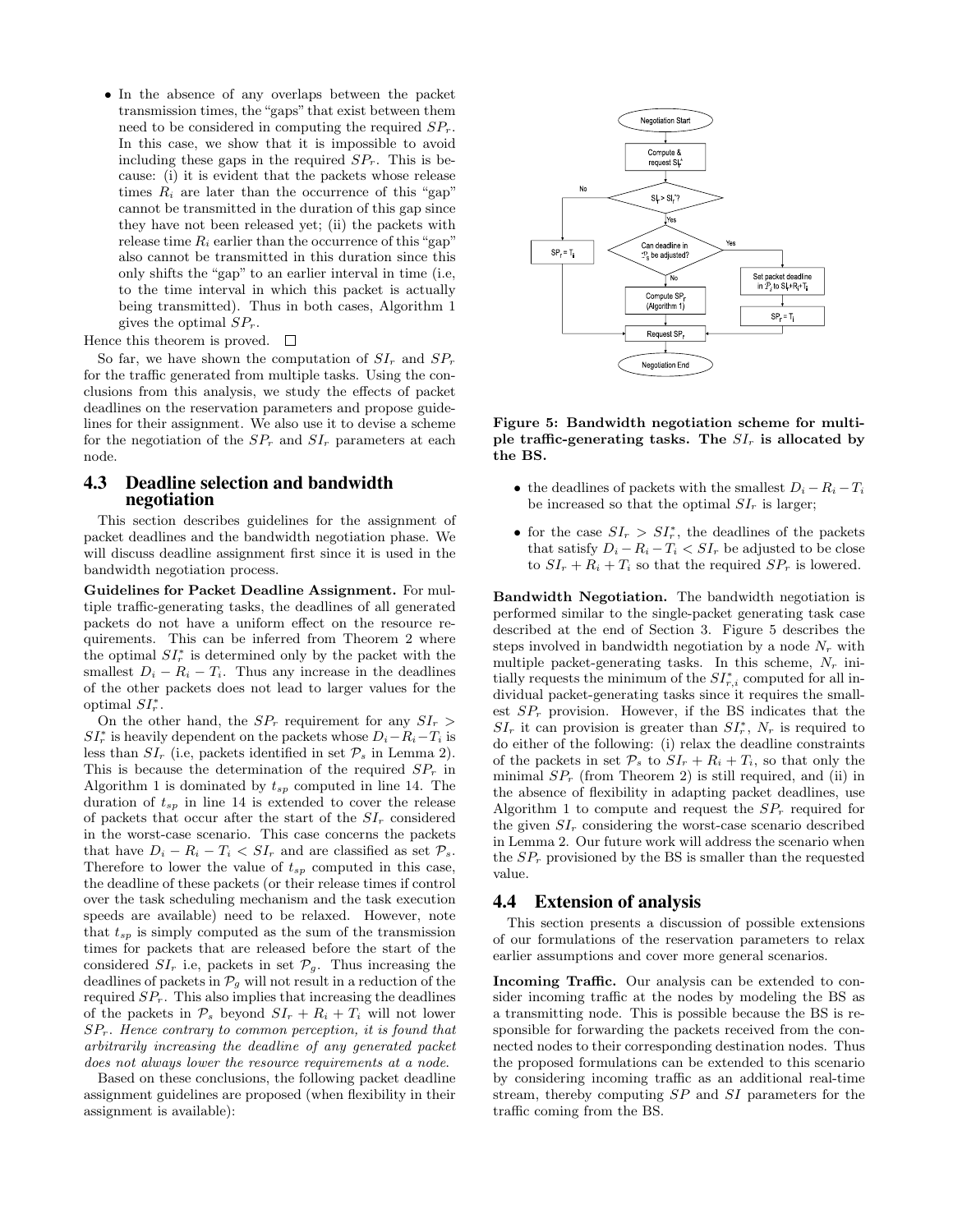|                |             | Worst-case                 | Packet        | Worst-case                    |
|----------------|-------------|----------------------------|---------------|-------------------------------|
| Task           | Period (ms) | <b>Execution Time (ms)</b> | Deadline (ms) | Packet Transmission Time (ms) |
|                | 300         | 60                         | 400           |                               |
| $\tau_2$       | 400         | 100                        | 525           |                               |
| $\tau_3$       | 450         | 60                         | 565           |                               |
| T <sub>4</sub> | 250         | 50                         | 450           |                               |

Table 1: Description of the task and packet parameters used in the experiments.

Multiple Packet Generations per Job Execution. Our analysis also applies to a traffic model where multiple packets are generated in each job execution. This is because each distinct packet release in a job invocation can be modeled as a single packet generated by an individual task. Therefore the formulations for multiple traffic-generating tasks presented in this section can be applied to this case.

Network Dynamics. In real world applications, wireless nodes join and leave a network dynamically and traffic loads also vary over time. Each individual node may need to recalculate and resubmit its resource requirements dynamically based on the interactions and negotiations with the BS as well as the change of its own resource requirements. In such situations, the proposed strategy could work together closely with the QoS scheduling approaches at the BS side, such as [5, 9, 13], to achieve the QoS guarantees and efficient resource utilization across the entire network. Due to the low computation cost of the proposed strategy, such a dynamic procedure will not likely yield significant burden at each node.

#### 5. EXPERIMENTAL EVALUATIONS

This section describes the setup and results from our evaluations of the presented mechanisms and guidelines.

#### 5.1 Simulation setup

The mechanisms were evaluated using an event-driven simulator built in Java. Each node is simulated to execute our proposed mechanisms in computing and negotiating the required  $SI_r$  and  $SP_r$  values based on the packet parameters.

The evaluations presented in this section were obtained with the taskset and packet parameters shown in Table 1. The taskset contains four traffic-generating tasks, which can be considered as, for example, different sensing functions that generate real-time streams. An EDF-based task scheduling algorithm was employed and the deadline  $d_i$  for each job  $J_i^k$  was set to the end of their respective periods. A packet was generated at the completion of each job (which represents the worst case). Since all jobs satisfy the schedulability requirement for EDF scheduling (i.e., utilization  $\leq 100\%$ ), a job always completes execution by its deadline. Thus a job  $J_i^k$  releases a packet before or at its deadline  $d_i$ , which in the worst case gives  $R_i^k = d_i$ . The experiments were run over a duration of 20 times the least-common-multiple of the task periods employed.

Task periods and packet deadlines are generally given by the corresponding applications. A great deal of work has been done on estimating task execution time. Below we briefly discuss the derivation of the worst case on the packet transmission time. Wireless channel conditions are timevarying and error-prone. Most wireless networks support multiple transmission rates and rely on rate-adaptation algorithms to choose the optimal rates that matches the instant channel conditions. Retransmissions are usually allowed if a transmission fails, until a retry limit is reached. Here, we derive the equations for the worst-case transmission time following the retransmission policy defined for the HCCA mode in 802.11e, in which a node can start a retransmission after a time period of PIFS (PCF InterFrame Space) if no ACK is received from the BS. We have the following formula for the worst-case transmission time:

$$
T_{WS} = (t(L_{data}, M_{min}) + PIFS) * RetryLimit
$$

$$
-PIFS + SIFS + t(L_{ack}, M_{ack}),
$$
(7)

where  $L_{data}$  is the length (in bytes) of the data frame (including the MAC header),  $L_{ack}$  is the length (in bytes) of the ACK frame,  $M_{min}$  is the transmission mode that supports the lowest transmission rate, and  $M_{ack}$  is the transmission mode used by the ACK frame. RetryLimit defines the limit on the number of attempts to transmit each frame<sup>1</sup> , after which the frame should be discarded. The value of SIFS (Short InterFrame Space), PIFS, and the expression for function  $t(\ell, m)$  depend on the modulation schemes used in the physical (PHY) layer. For example, for 802.11b, the SIFS and PIFS are  $10\mu s$  and  $30\mu s$  respectively, and

$$
t(\ell, m) = t_{PLCP\_Preamble} + t_{PLCP\_Header} + 8 * \ell/r(m)
$$
  
= 192\mu s + 8 \* \ell/r(m), (8)

where  $t_{PLCP\_P}$  and  $t_{PLCP\_Header}$  are the times used to transmit the Preamble and Header components of the PLCP (Physical Layer Convergence Procedure) sublayer respectively;  $r(m)$  is the data rate supported by transmission mode m. The formula of  $t(\ell, m)$  for 802.11a and 802.11g physical layers could be derived similarly.

The worst-case transmission times used in the experiments were derived based on the above analysis. It is worthwhile noting that since the lowest transmission rate was used for each transmission attempt in the analysis, the calculated worst-case transmission time could be much larger than the actual case transmission time. A less conservative strategy is to periodically recalculate the worst-case transmission time dynamically based on the feedback from the PHY layer, i.e., the statistics of the recent channel conditions, the effective transmission rate, and the packet size distribution, etc. This may lead to more efficient utilization of channel resources, however, less confidence in the QoS guarantee.

#### 5.2 Simulation results

We now illustrate the performance of our strategies in satisfying the timeliness constraints of the traffic and the effectiveness of the guidelines for packet deadline assignment.

<sup>&</sup>lt;sup>1</sup>In 802.11, retransmissions of short frames (length  $\leq$  RTS Threshold) and long frames (length > RTS Threshold) are treated separately using two different limits on the number of attempts, namely, ShortRetryLimit and LongRetryLimit. For ease of explanation, we use a single RetryLimit.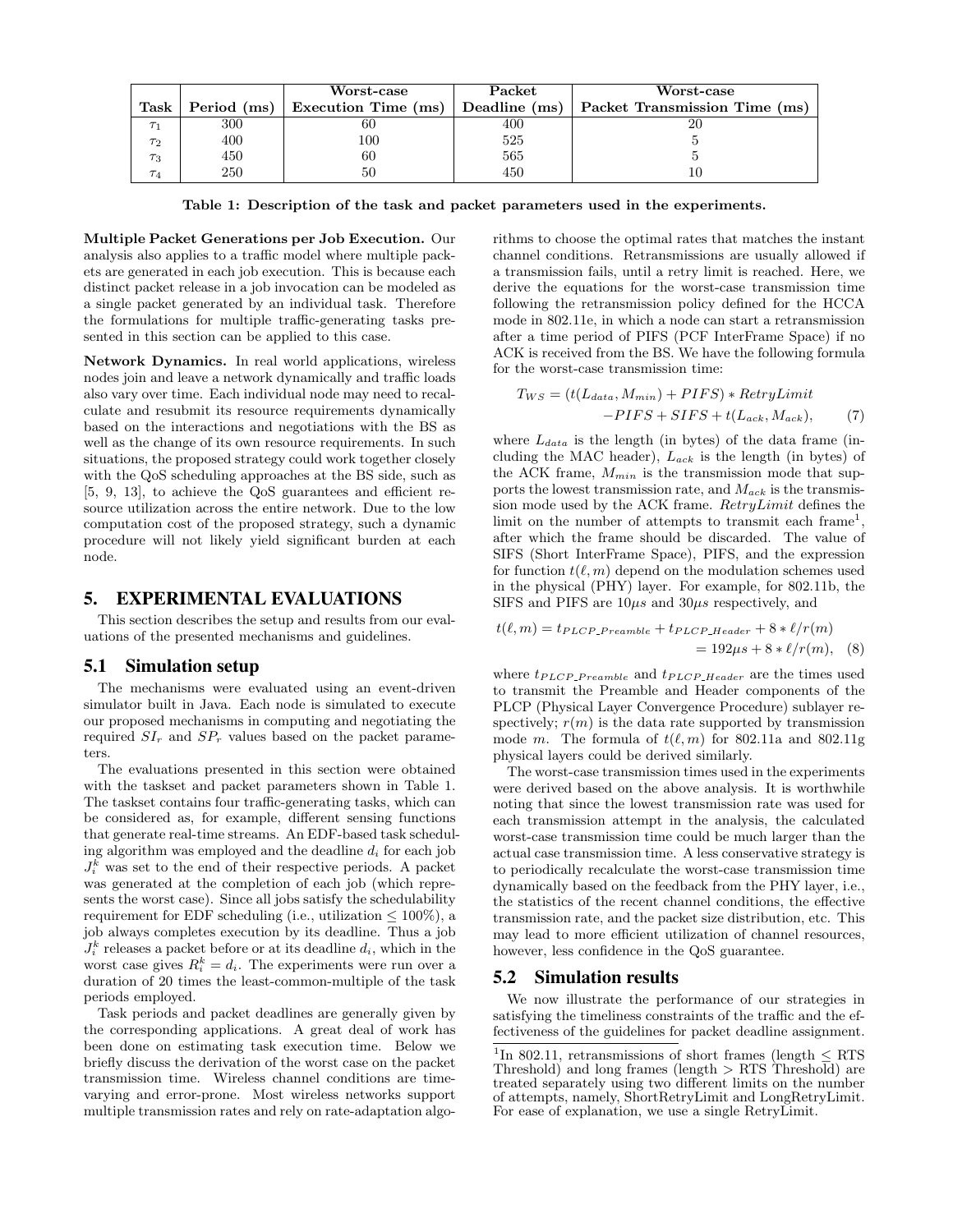

Figure 6: (a) Percentage of satisfied deadlines and (b) bandwidth requirements over different  $SI_r$ , for the baseline mechanisms  $(RSRV_{base}^c)$  and our proposed approach  $(RSRV_{wcm})$ .

Performance of Resource Reservation Mechanisms. The performance of our proposed approach that computes the minimal resources required in the worst case for a given traffic-generating taskset is evaluated against baseline cases. We use  $RSRV_{wcm}$  to denote our approach for computing the 'worst-case minimum'  $SP<sub>r</sub>$  values. The baseline cases are identified as the mechanisms that reserve  $SP<sub>r</sub>$  for any given  $SI_r$  as  $c*\sum T_i$  where 'c' is some pre-selected constant. These mechanisms are represented as  $RSRV_{base}^c$  in our evaluations and we consider the cases when 'c' is 1, 2, and 3, which results in  $SP<sub>r</sub>$  provisions of 40ms, 80ms, and 120ms respectively for the taskset in Table 1. Figure 6 compares the number of satisfied packet deadlines and the bandwidth reservations  $(SP_r/SI_r)$  at a node between  $RSRV_{wcm}$  and the different baseline cases. There are two observations of interest in these comparisons which are described below.

First, from Figure 6(a) we observe that packet deadline violations (i.e., satisfied deadlines  $< 100\%$ ) for the baseline cases increase as  $SI_r$  increases. This is because the provisioned  $SP<sub>r</sub>$  does not include the overprovisioning amount required to cover the "gaps" between packet releases and the start of  $SI_r$ . Our approach satisfies all the deadlines for a given  $SI_r$  with the  $SP_r$  computed from Algorithm 1 since it considers the worst-case phase-shifts between packet releases and the start of  $SI_r$  as defined in Lemma 2.

Second, it can be observed that our approach satisfies packet deadlines without overprovisioning resources by carefully considering the  $SI_r$  values at which the  $RSRV_{wcm}$ curve intersects with the different  $RSRV_{base}^c$  curves in Figure 6(b). We observe from Figure 6(a) that the  $RSRV_{wcm}$ and  $RSRV_{base}^c$  mechanisms satisfy all deadlines for  $SI_r$  values smaller than the value at their intersection in Figure 6(b). However it is important to note that  $RSRV_{wcm}$  reserves lower bandwidth than the baseline cases  $(RSRV_{wcm}$  makes similar reservations as  $RSRV_{base}^1$ ) for  $SI_r$  in this range. Thus our approach performs better in satisfying deadlines with minimal bandwidth reservations for this range. On the other hand, for  $SI_r$  greater than the values at the intersections,  $RSRV_{wcm}$  reserves higher bandwidth than the baseline cases. But observe that  $RSRV_{wcm}$  satisfies all deadlines while deadline violations occur in the  $RSRV_{base}^c$  mechanisms. As an example, consider  $RSRV_{wcm}$  and  $\overline{RSRV}_{base}^2$ which intersect at  $SI_r = 140$ ms in Figure 6(b). We observe that  $RSRV_{wcm}$  has significantly lower bandwidth reservations compared to  $RSRV_{base}^2$  for  $SI_r < 140$ ms and that it satisfies all deadlines. Deadlines are missed in  $RSRV_{base}^2$ for  $SI_r > 140$ ms while  $RSRV_{wcm}$  satisfies all deadlines by computing the worst-case  $SP<sub>r</sub>$  value using Algorithm 1.

| <b>Taskset</b>  | Task & Packet Parameters                       |  |
|-----------------|------------------------------------------------|--|
| $TS_{\alpha}$   | Same as in Table 1                             |  |
| TS <sub>b</sub> | Same as in Table 1 except $D_1 = 430$ ms       |  |
| $TS_c$          | Same as in Table 1 except                      |  |
|                 | $D_1 = 500$ ms, $D_2 = 585$ ms, $D_3 = 635$ ms |  |
| $TS_A$          | Same as in Table 1 except $D_4 = 480$ ms       |  |

Table 2: Tasksets used in Figure 7.

Packet Deadline Effects. To study how task deadline adjustments affect packet scheduling, we vary the deadlines for the tasksets in Table 1 and present the modified tasksets in Table 2. Figure 7 compares the number of packet deadline violations and bandwidth requirements for the four tasksets in Table 2. The  $SP<sub>r</sub>$  value for each case in Figure 7 is set to the sum of the packet transmission times which is 40ms here (i.e., corresponding to  $RSRV_{base}^1$ ). It is observed that when the deadline for the packet that has the minimum  $D_i-R_i-T_i$ is enlarged (i.e., the deadline for the packet generated by  $\tau_1$ in  $TS_a$  is increased to 430ms), the bandwidth requirements are lowered since the optimal  $SI_r^*$  increases. This effect can be observed similarly for the case when the deadlines for packets generated by  $\tau_1$ ,  $\tau_2$  and  $\tau_3$  in  $TS_a$  are increased such that the minimum of all  $D_i - R_i - T_i$  is higher. On the other hand, any increase in the deadline for the packets released by other tasks such as  $\tau_4$  do not result in any reduction of bandwidth requirements or number of deadline violations. This is seen in Figure 7 where the curve representing  $TS_d$ overlaps the curve for  $TS_a$  in terms of bandwidth requirements as well as the deadline violations.

Summary. The above evaluations show that our proposed reservation strategies satisfy the requirements of real-time traffic with economical resource reservation (Figure 6). Our conclusion that increasing the deadlines of any random packet does not always lower the resource requirements is also shown to hold true (Figure 7).

The performance of our approach for the case when  $SI_r$ is greater than the optimal  $SI_r^*$ , where either the deadlines for packets with  $D_i - R_i - T_i < S I_r$  are increased or  $S P_r$  is computed using Algorithm 1, can be verified from Figures 6 & 7. As an example, consider the taskset  $TS_a$  in Table 2